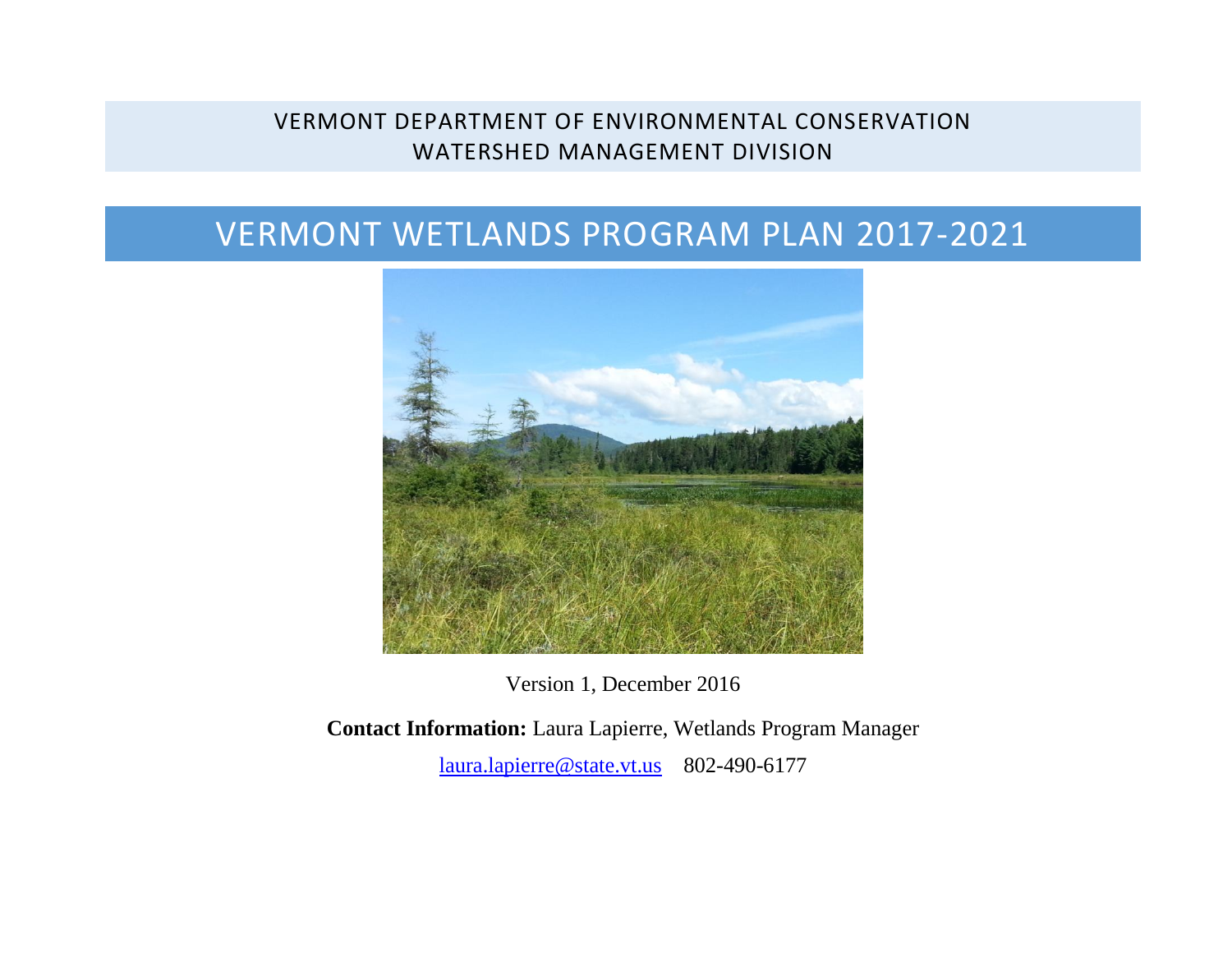The Vermont Wetland Program Plan ("the Plan") provides the Vermont Department of Environmental Conservation (DEC) and its partners a framework and direction over the next five years to strengthen and improve the state's Wetland Program to better protect wetlands and aquatic resources statewide. The Plan should be considered a work in progress that will be revisited and revised as needed. The previous Plan was for a six-year period from 2011-2016. This Plan is for a future timeframe, but does include some ongoing initiatives from the last plan. Updates include the Class I designation work initiated in 2013 to provide greater protection (including increased buffer size) to unique and irreplaceable wetlands of high ecological value; proposed revisions to the Vermont Wetland Rules and statute; and improvements to our restoration goals.

The Vermont Wetlands Program ("the Program") is a part of the Watershed Management Division of the Department of Environmental Conservation of the Agency of Natural Resources. The Watershed Management Division ("the Division") is responsible for **protecting**, **maintaining**, **enhancing** and **restoring** the quality of Vermont's surface water resources, including the 300,000 acres of wetlands in Vermont. Keeping with the Division's responsibility, the mission of the Wetlands Program is to identify, monitor, and protect wetlands that provide significant functions and values; to encourage the restoration and enhancement of impaired wetlands; and to teach the citizens of Vermont about wetland issues and the importance of wetland stewardship. The main objective of this plan is to build and refine the core elements of the Vermont Wetlands Program to achieve the Program's mission. In 2012, Vermont Legislature passed Act 138, which transferred wetland rulemaking authority from the Natural Resources Board's Water Resources Panel to the Agency of Natural Resources' Department of Environmental Conservation. Now the Program has the responsibility to administer the Vermont Wetland Rules ("the Rules") and receive petitions or internally initiate adoption, amendments, and repeal of the Rules. With this new responsibility, the Wetlands Program is currently **undergoing changes to the Rules** for 2017 and has initiated a stakeholder process for the winter of 2016/2017 to make substantial changes to the Rules in the coming few years. The cycling of revisions to the Vermont Wetland Rules is included in this new plan, and includes the education and outreach which is needed to aid the public in transitioning to updated rules.

After completing the first two **National Wetland Condition Assessment** (2011 and 2016), the Program has refined and strengthened its **wetland monitoring and assessment protocols.** The state is also working to better integrate wetlands with other water and lands

*Vermont Wetlands Program Plan 2017-2021, V1* Page 1 of 11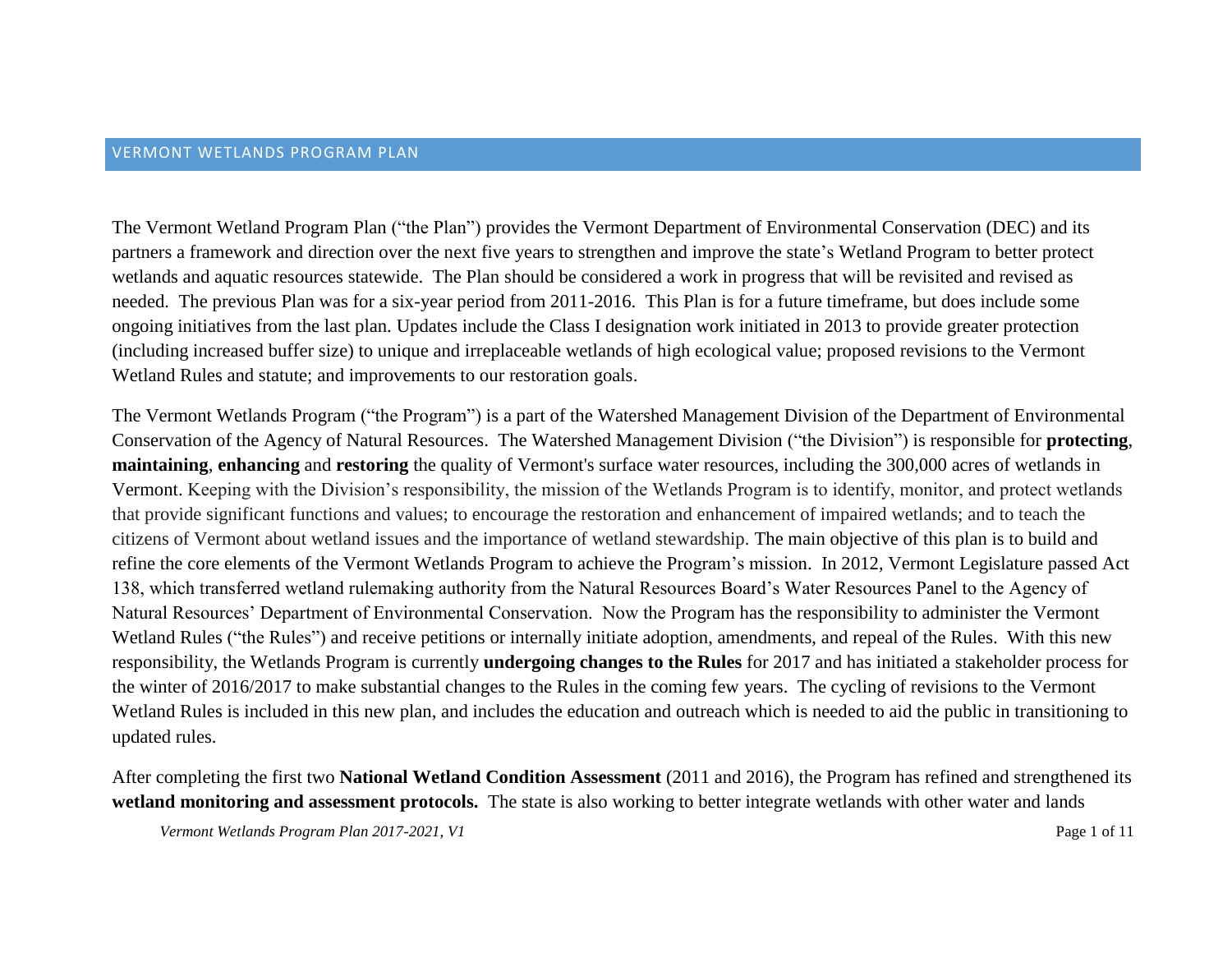programs and to use the wetland monitoring and assessment data gathered thus far. Related efforts include revisions to the Surface Water Management Strategy, input into the Wildlife Action Plan, and improving coordination with the Natural Heritage Inventory.

Along with the responsibility to propose changes to the Vermont Wetland Rules, DEC now has a similar authority with the **VT Water Quality Standards** and is revising the **Anti-Degradation Policy**. The federal Farm Bill and the new Regional Conservation Partnership Program (RCPP) grant provides Vermont with the continued opportunity to work with partners to increase the number of restored wetlands. Wetland restoration and protection is a part of the Lake Champlain TMDL clean-up plan, and proposed projects will be highlighted in Basin Plans for Ecosystem Restoration funding. The Wetlands Program is taking the lead in coordinating **wetland restoration and conservation** efforts.

#### WETLANDS PROGRAM MISSION AND GOALS

Working within the Mission of the Agency of Natural Resources and the Department of Conservation, and under the Agency's guiding principles and comprehensive goals, the Mission of the Wetlands Program within the Water Quality Division is:

"*To identify, inventory, monitor, and protect wetlands that provide significant functions and values; to encourage the restoration and enhancement of degraded wetlands; and to provide the citizens of Vermont with information and assistance to allow them to be fully informed of wetland issues and to practice sound wetland stewardship."*

The Goals are:

- To manage the program effectively and efficiently to protect Vermont's significant wetlands;
- To achieve no net loss of wetland functions and values;
- To identify and map wetlands;
- To monitor and assess wetlands at the watershed scale, the landscape scale, and individually (Level 1, 2, and 3); and to use the resulting data to inform regulatory decisions and guide restoration projects;
- To provide a sustained level of outreach and education to the public, targeted consultants, and other governmental agencies, regarding the values and functions of wetlands and the programs designed to manage and protect them;
- To promote sound wetland stewardship on both public and private lands;

*Vermont Wetlands Program Plan 2017-2021, V1* Page 2 of 11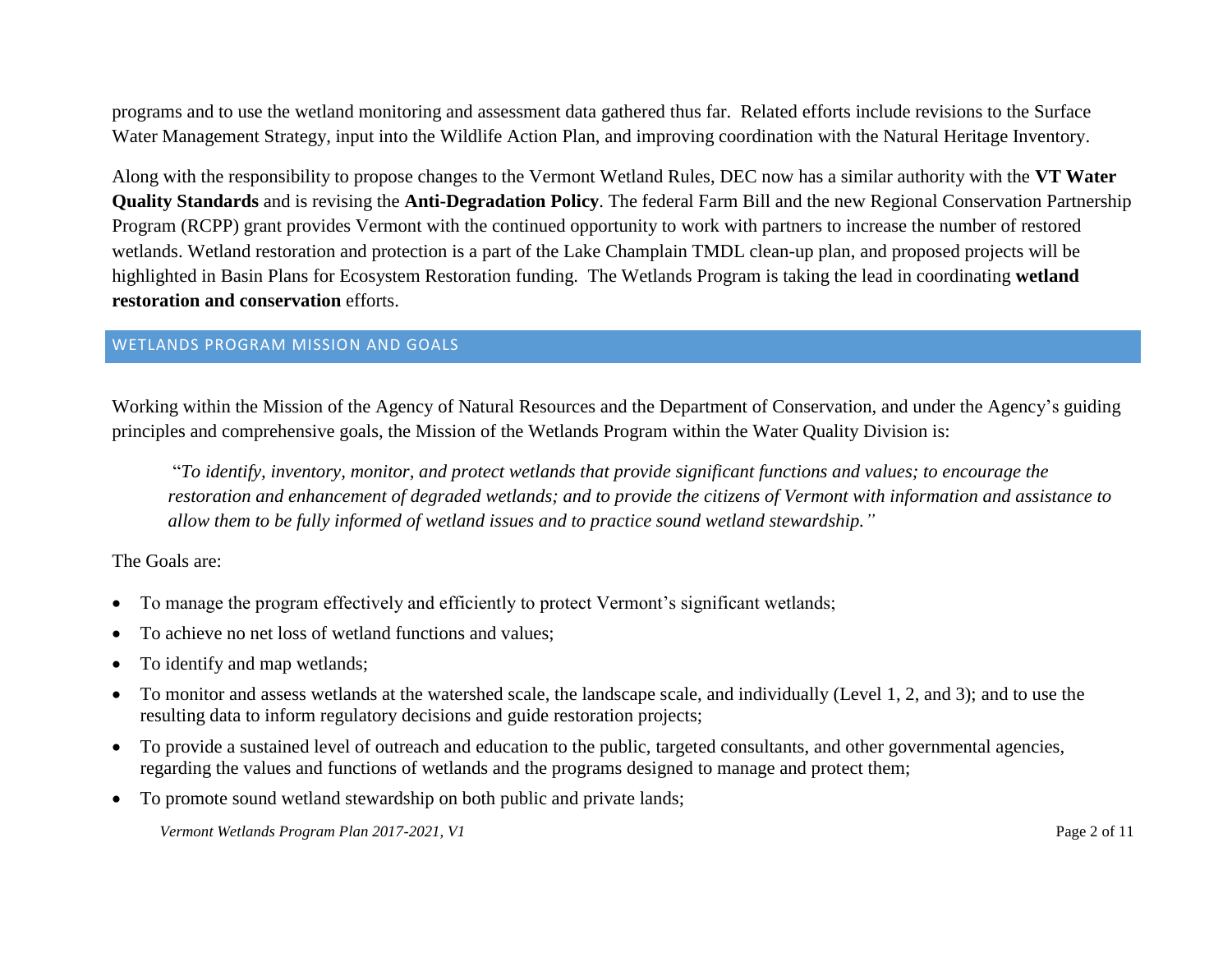- To uphold the Vermont Wetland Rules through project review, permitting decisions and compliance; and
- To make changes to the Vermont Wetland Rules aligned with Program goals.

The Wetlands Program achieves its goals by working within the framework of the Vermont Wetlands Rules and with partner agencies, including: the Vermont Departments of Fish and Wildlife, Environmental Conservation, and Forests, Parks and Recreation; the Natural Resources Board and the Act 250 Land Use Permit program; the US Environmental Protection Agency; the US Army Corps of Engineers, the Natural Resources Conservation Service (NRCS), US Fish and Wildlife, and the Green Mountain National Forest.

### CORE ELEMENTS OF THE VERMONT WETLANDS PROGRAM PLAN

The four core elements of a wetland program that have been identified by the U.S. Environmental Protection Agency as part of their Enhancing State and Tribal Wetlands Program (ESTP) Initiative, have been used to organize this plan. The tables that follow list goals, objectives and activities under each element and reflect the work needed in the coming years to meet the goals. Detailed annual work plans will be developed to reflect available staffing resources from year to year.

The four core elements are:

- 1. Monitoring and Assessment
- 2. Regulatory
- 3. Voluntary Restoration and Protection
- 4. Water Quality Standards for Wetlands

# CORE ELEMENT #1: MONITORING AND ASSESSMENT

**Goals:** *To identify and map wetlands; To monitor and assess wetlands at the watershed scale, the landscape scale, and individually (Level 1, 2, and 3); and to use the resulting data to inform regulatory decisions and guide restoration projects;*

*Vermont Wetlands Program Plan 2017-2021, V1* Page 3 of 11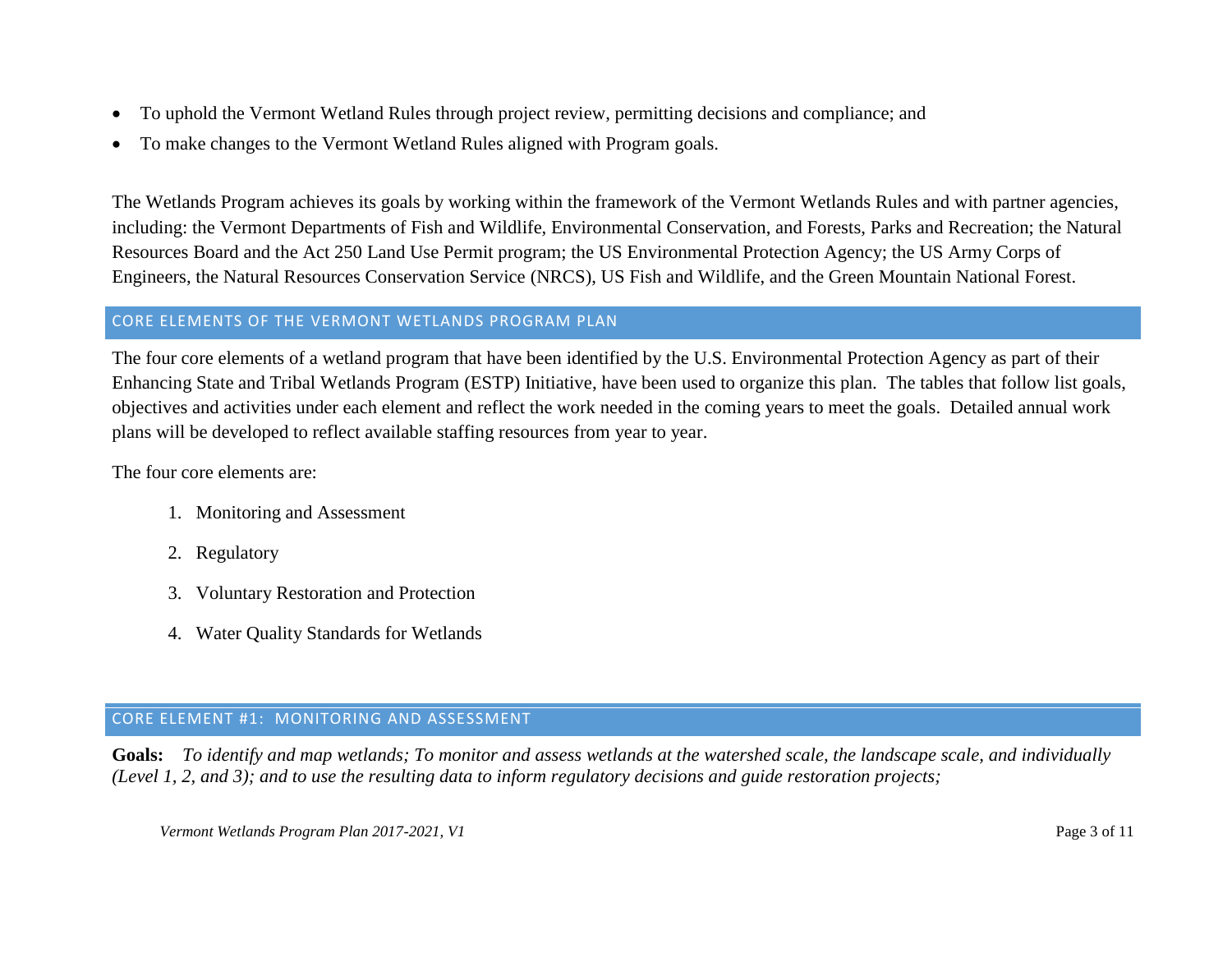| Action (a): Field Monitoring and Assessing of Vermont Wetlands                                                                   |      |      |      |      |      |  |
|----------------------------------------------------------------------------------------------------------------------------------|------|------|------|------|------|--|
| <b>Activity</b>                                                                                                                  | 2017 | 2018 | 2019 | 2020 | 2021 |  |
| Participate in the National Wetlands<br>Condition Assessment (NWCA); field<br>sampling of 7-9 sites                              |      |      |      |      | X    |  |
| Establish criteria for selecting long-term<br>monitoring sites.                                                                  | X    | X    |      |      |      |  |
| Establish Regional sentinel sites; monitor and<br>assess                                                                         |      | X    | X    | X    | X    |  |
| <b>Rotational Basin Wetlands Assessment;</b><br>select and assess at minimum 10 wetlands per<br>year as part of basin assessment | X    | X    | X    | X    | X    |  |
| Refine VT Rapid Assessment Method<br>(VRAM)                                                                                      | X    |      |      |      |      |  |
| Revise approved (2014) Quality Assurance<br>Project Plan as needed.                                                              | X    | X    | X    | X    | X    |  |
| Solar Panel Project Data collection/Analysis                                                                                     | X    | X    |      |      |      |  |
| Create citizen-scientist VRAM manual and<br>outreach materials                                                                   | X    |      |      |      |      |  |
| Conduct restoration site monitoring                                                                                              |      | X    | X    | X    | X    |  |

**Objective:** *Monitor and assess wetlands at the watershed, landscape, and site level scales consistent with EPA's 3 – Level Approach (see Elements of a State Water Monitoring and Assessment Program for Wetlands, April 2001)*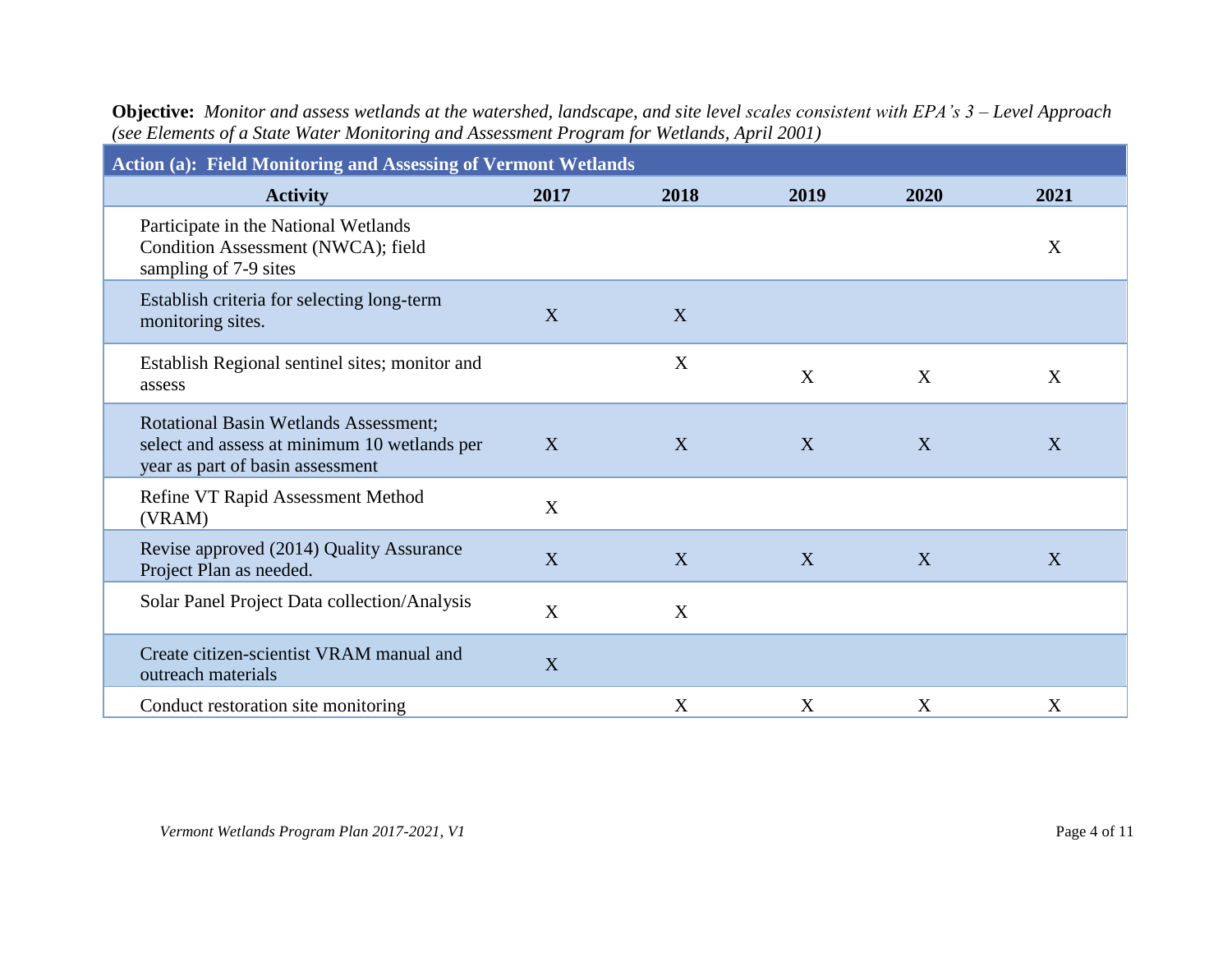| Action (b) Integrate the Wetlands Monitoring & Assessment Efforts with other Agency Efforts                                                 |      |      |      |      |      |
|---------------------------------------------------------------------------------------------------------------------------------------------|------|------|------|------|------|
| <b>Activity</b>                                                                                                                             | 2017 | 2018 | 2019 | 2020 | 2021 |
| Revise Vermont's Water Quality Monitoring<br>Strategy to include updated information on the<br>wetland monitoring and assessment activities | X    |      | X    |      | X    |
| Collaborative site selection with other water quality<br>monitoring programs                                                                | X    | X    | X    | X    | X    |
| Create or revise sampling design and methods                                                                                                | X    |      |      |      |      |
| Add wetland monitoring data to the Watershed<br>Management database and data portal                                                         | X    | X    | X    | X    | X    |
| Collaborate with VT Fish and Wildlife's Natural<br>Heritage Inventory for data collection efficiencies<br>and to reach common goals         | X    | X    | X    | X    | X    |

| Action (c): Improve wetland mapping for Vermont                                                                                    |         |      |                  |              |      |
|------------------------------------------------------------------------------------------------------------------------------------|---------|------|------------------|--------------|------|
| <b>Activity</b>                                                                                                                    | 2017    | 2018 | 2019             | 2020         | 2021 |
| Enhance standards and methodology for adding to<br>and altering wetland maps                                                       |         | X    | X                |              |      |
| Develop a means for outside entities to<br>electronically submit wetland delineation<br>information to improve State wetland maps. |         |      | $\boldsymbol{X}$ | $\mathbf{X}$ |      |
| Develop a statewide mapping improvement plan<br>which utilizes consultant data and advances in<br>remote sensing                   |         |      | X                | $\mathbf{X}$ | X    |
| <b>Update State wetland maps</b>                                                                                                   | $\rm X$ | X    | Χ                | X            | X    |

*Vermont Wetlands Program Plan 2017-2021, V1*  $\blacksquare$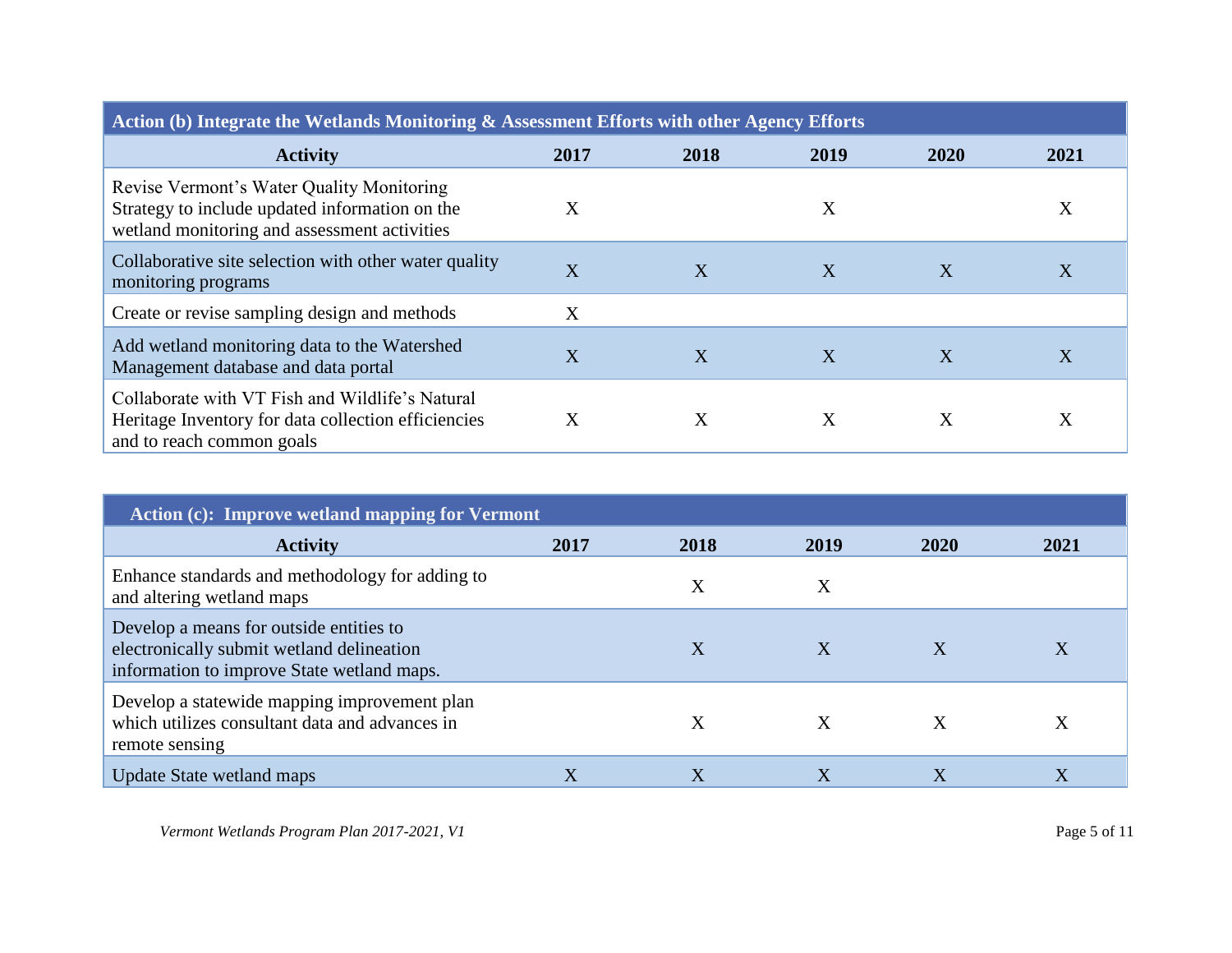# CORE ELEMENT #2: REGULATORY

**Goal:** *To manage the program effectively and efficiently to protect Vermont's significant wetlands and to achieve no net loss of wetland functions and values* 

**Objective:** *Make necessary changes in the Wetlands Program to reflect Vermont Wetland Rules updates and revise the Rules to improve clarity, efficiency, and protection. Protect significant wetlands with no net loss of acreage or function.*

| Action (a) Adopt regulations or rules to implement statutes                                                      |      |      |      |      |      |
|------------------------------------------------------------------------------------------------------------------|------|------|------|------|------|
| <b>Activity</b>                                                                                                  | 2017 | 2018 | 2019 | 2020 | 2021 |
| Revise and create new General Permits (including<br>non-reporting and/or registration only)                      | X    |      |      |      | X    |
| Continue refinement of Functions and Values<br>Checklist                                                         | X    | X    | X    | X    | X    |
| Revise Wetland Rules to include new Class I<br>wetlands as Petitions are made available.                         | X    | X    | X    | X    | X    |
| Revise Wetland Rules for improved clarity,<br>efficiency and protection                                          |      | X    | X    |      |      |
| Develop a system to ensure regular compliance<br>monitoring of permit conditions and mitigation<br>projects.     | X    | X    |      |      |      |
| Suggest Statute revisions for wetland management<br>improvements                                                 | X    | X    | X    |      |      |
| Review the need for jurisdictional mapping with<br>stakeholders and update maps, Rules, and Statute as<br>needed | X    | X    | X    |      |      |
| Continue to improve permitting database for<br>internal tracking and public communication                        | X    | X    | X    | X    | X    |

*Vermont Wetlands Program Plan 2017-2021, V1* Page 6 of 11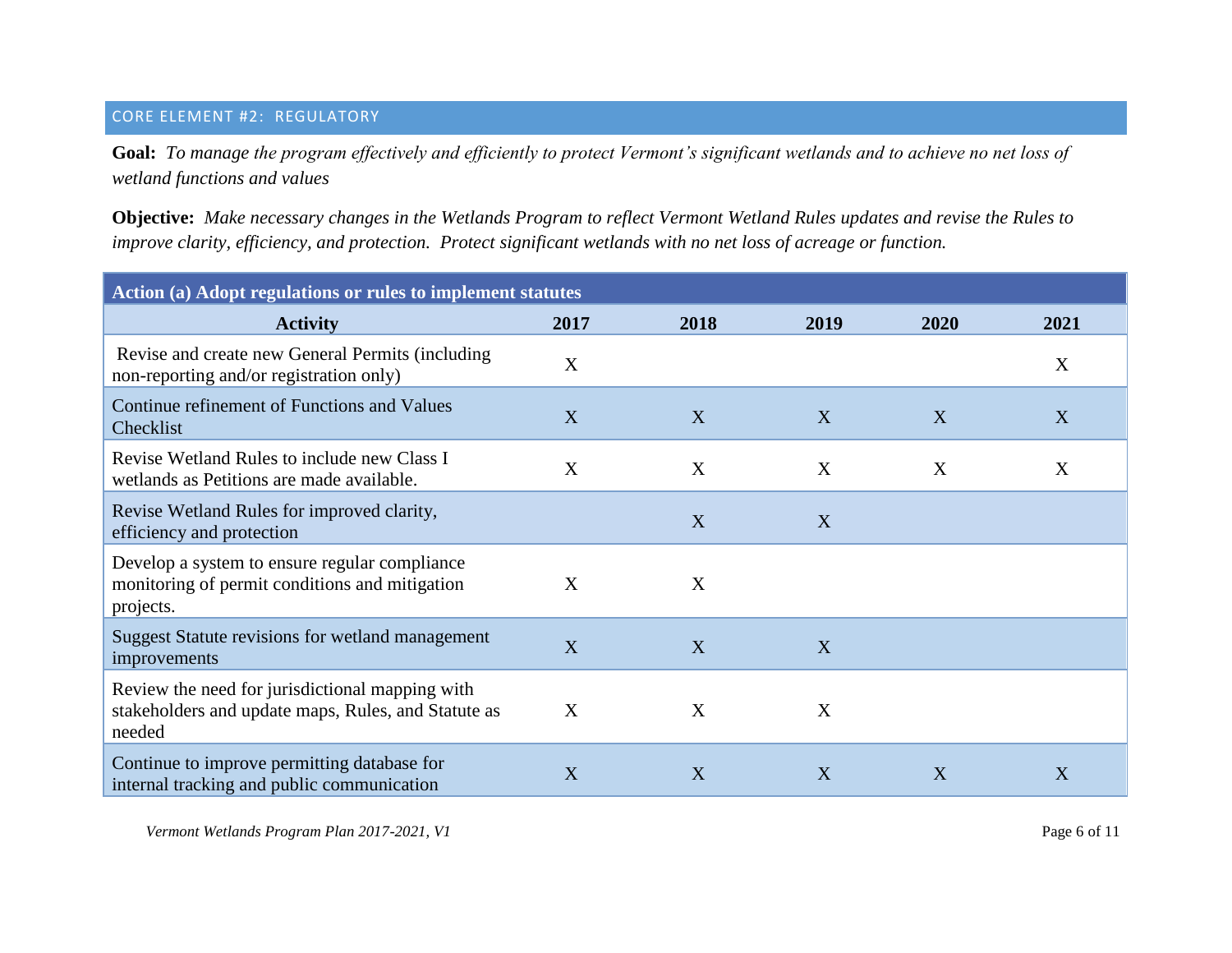| Action (b): Perform public education and outreach about wetland protection and regulations                                              |      |      |      |      |      |
|-----------------------------------------------------------------------------------------------------------------------------------------|------|------|------|------|------|
| <b>Activity</b>                                                                                                                         | 2017 | 2018 | 2019 | 2020 | 2021 |
| Create policy for water quality restoration projects<br>and potential encroachment in wetlands                                          | X    | X    |      |      |      |
| Create new guidance documents and update<br>existing guidance documents                                                                 | X    |      | X    | X    |      |
| Hold workshops for consultants and the regulated<br>community                                                                           | X    | X    | X    | X    | X    |
| Hold a series of regional workshops for interested<br>municipalities, organizations and citizens<br>describing the new Rules, as needed |      | X    | X    | X    |      |
| Identify and map wetland locations                                                                                                      | X    | X    | X    | X    | X    |
| Improve website                                                                                                                         | X    | X    | X    | X    | X    |
| Provide clear ongoing guidance to public on how to<br>identify jurisdictional wetlands.                                                 | X    | X    | X    | X    | X    |
| Create plan to train various user groups on a 5-year<br>rotation                                                                        | X    | X    |      |      |      |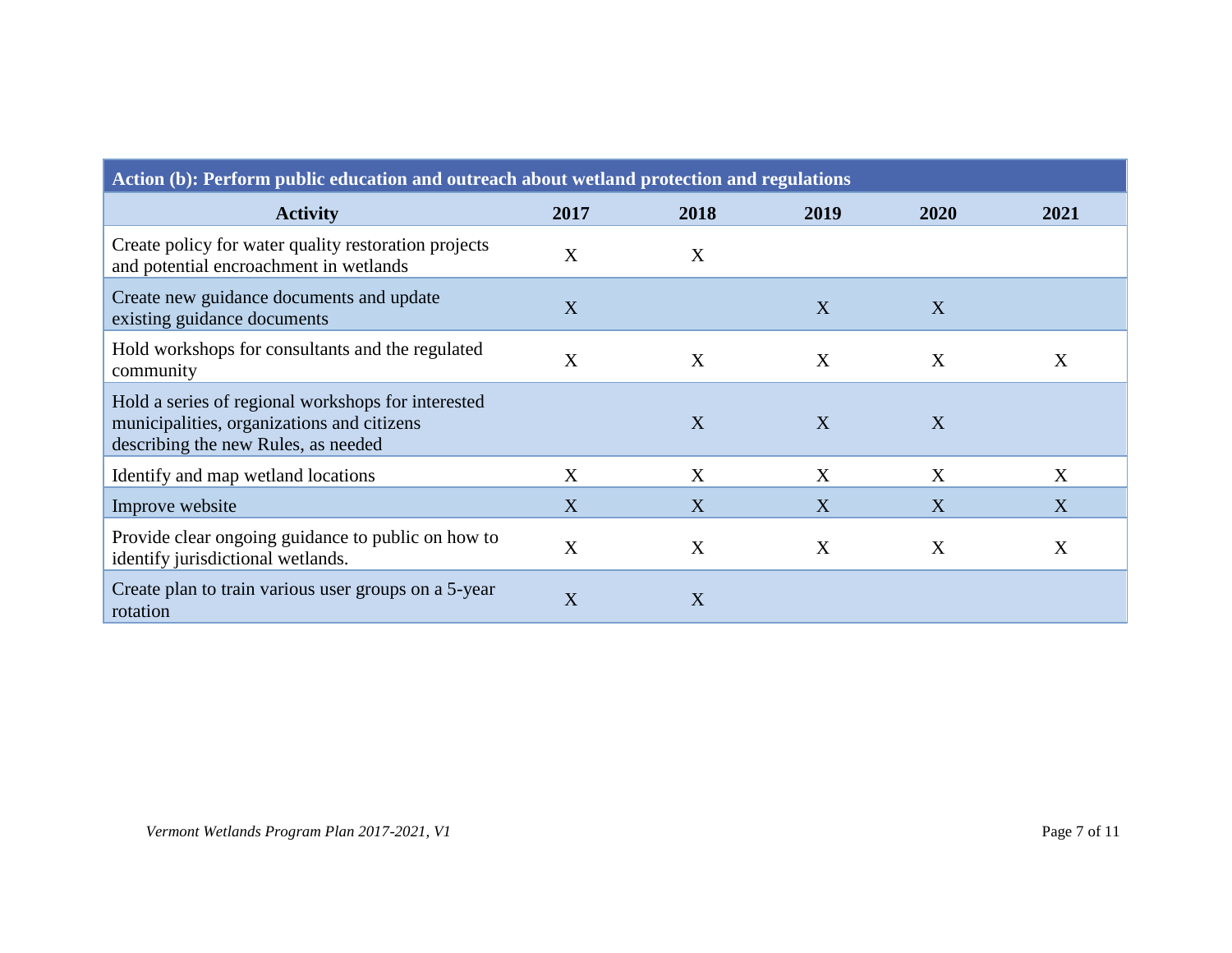| Action (c): Work cooperatively with federal partners for a unified regulatory approach                                                   |         |      |      |      |      |
|------------------------------------------------------------------------------------------------------------------------------------------|---------|------|------|------|------|
| <b>Activity</b>                                                                                                                          | 2017    | 2018 | 2019 | 2020 | 2021 |
| In-lieu fee Interagency Review team participation<br>for project approval and site selection                                             | $\rm X$ | X    | X    | Χ    | X    |
| Evaluate effectiveness of In-Lieu fee program                                                                                            |         |      | X    | X    | X    |
| Participate in the VT General Permit renewal<br>discussion, advocating for changes that reflect State<br>policy                          | X       |      |      |      | X    |
| Evaluate opportunities to align Policies, permitting<br>and documents between ACOE and the Program for<br>more cohesive protection goals | X       | Χ    | Χ    |      | X    |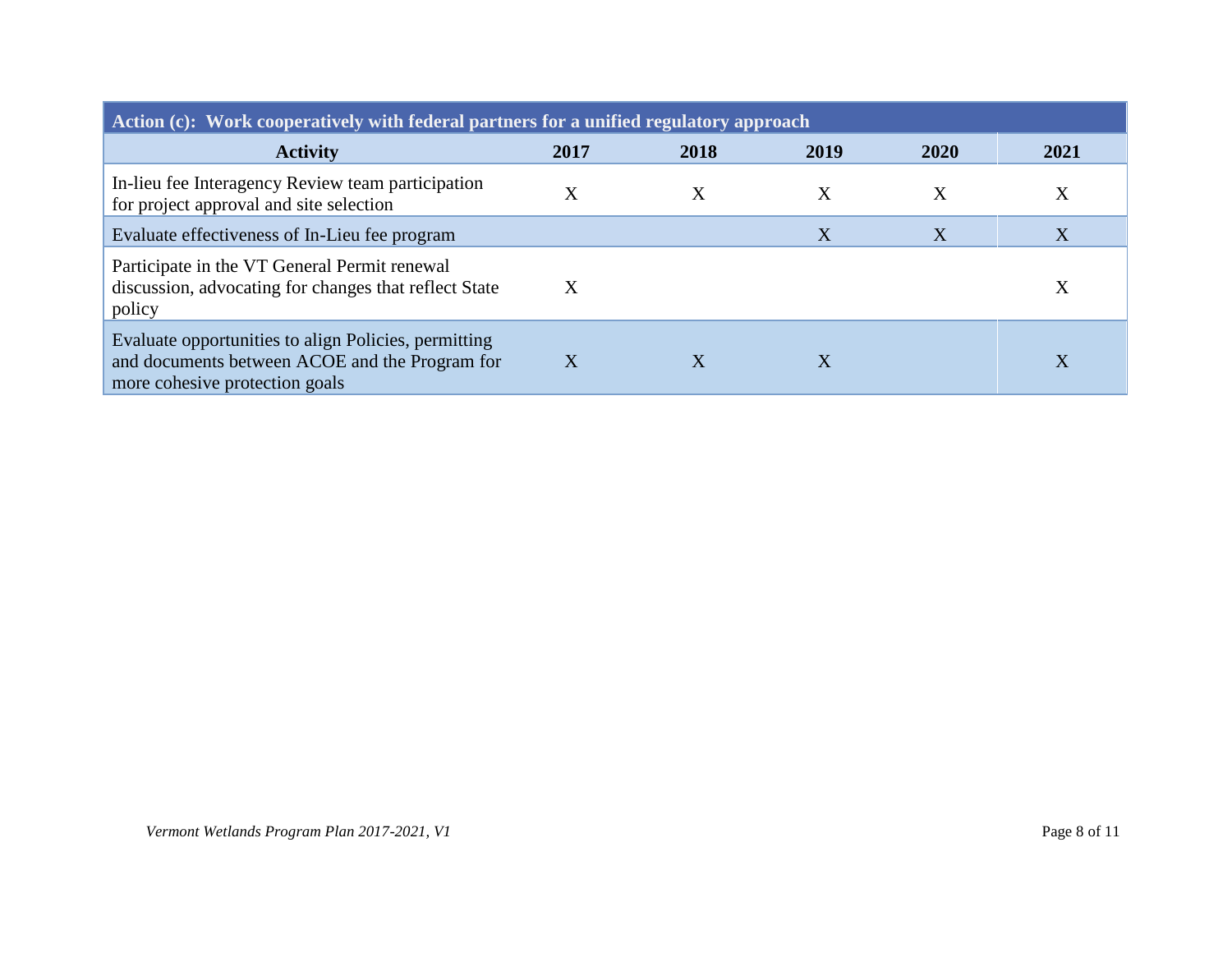#### CORE ELEMENT #3: VOLUNTARY RESTORATION AND PROTECTION

**Goal:** *Increase wetland acreage through restoration and promote sound wetland stewardship on both public and private lands* 

**Objective:** *Establish consistent and compatible goals across relevant agencies and establish partnerships to leverage additional restoration and protection*

| <b>Action (a): Interagency Coordination</b>                                                                                                                                                                |      |      |      |                           |      |
|------------------------------------------------------------------------------------------------------------------------------------------------------------------------------------------------------------|------|------|------|---------------------------|------|
| <b>Activity</b>                                                                                                                                                                                            | 2017 | 2018 | 2019 | 2020                      | 2021 |
| Continue to meet with restoration partners                                                                                                                                                                 | X    | X    | X    | X                         | X    |
| Project identification: working with rivers program<br>and watershed planners, and federal partners,<br><i>identify opportunities for voluntary restoration</i>                                            | X    | X    | X    | $\boldsymbol{\mathrm{X}}$ | Χ    |
| <b>Implement the Natural Resource Conservation</b><br>Service's (NRCS) Regional Conservation<br>Partnership Program (RCPP) Wetland Reserve<br>Easement (WRE) supplemental funding and support<br>agreement | X    | X    | X    |                           |      |
| Seek new RCPP, or RCPP-like funding                                                                                                                                                                        |      | X    | X    | Χ                         | X    |

| Action (b): Outreach and technical assistance for restoration projects             |      |      |      |      |      |
|------------------------------------------------------------------------------------|------|------|------|------|------|
| <b>Activity</b>                                                                    | 2017 | 2018 | 2019 | 2020 | 2021 |
| Wetland program staff provide outreach and<br>technical assistance for restoration |      |      |      |      |      |
| Create wetland easement language for the State and<br>partners                     | X    |      |      |      |      |

*Vermont Wetlands Program Plan 2017-2021, V1* Page 9 of 11